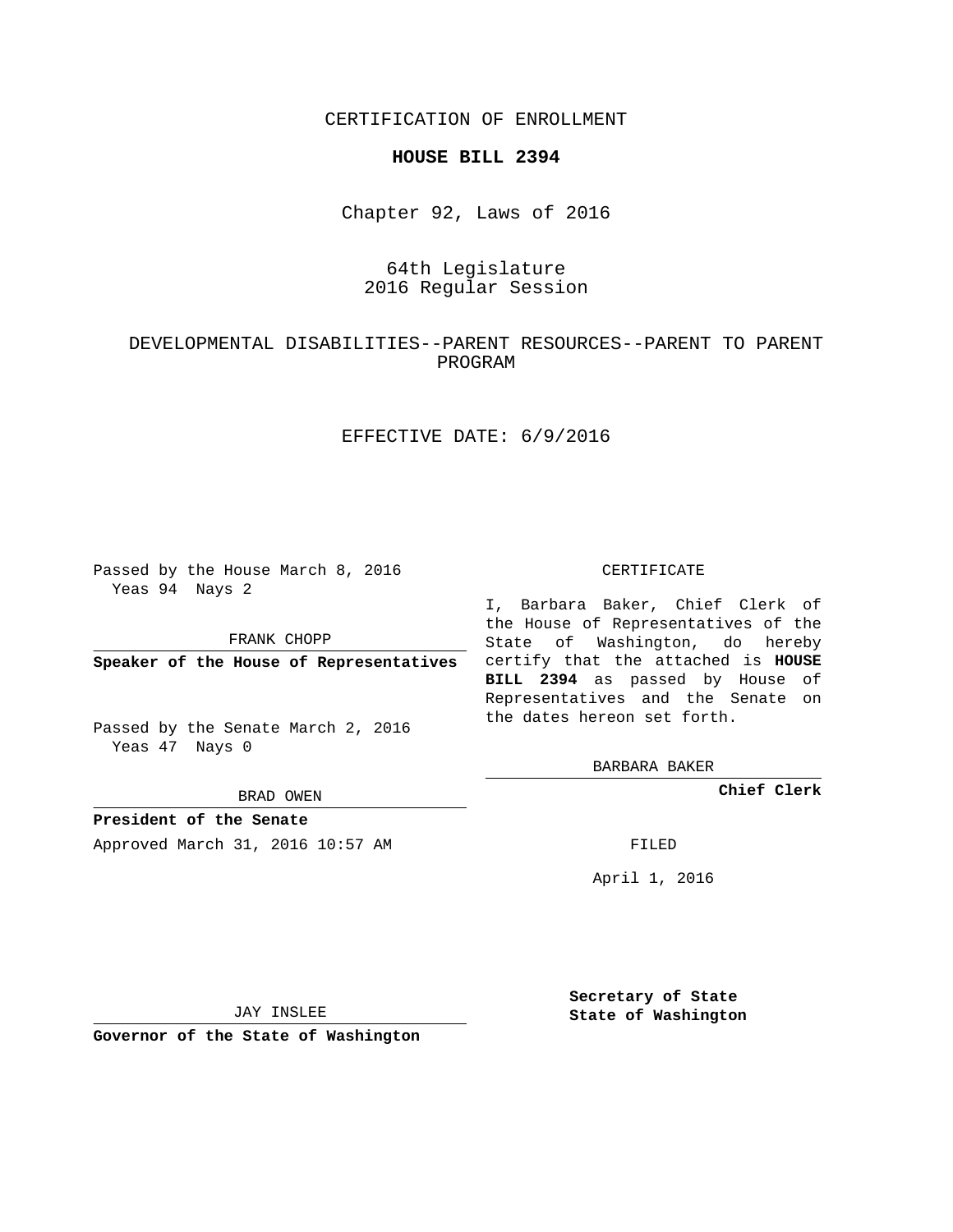## **HOUSE BILL 2394**

## AS AMENDED BY THE SENATE

Passed Legislature - 2016 Regular Session

## **State of Washington 64th Legislature 2016 Regular Session**

**By** Representatives Walsh, Senn, Kagi, Moscoso, Kilduff, Kochmar, Dent, Holy, Sawyer, Jinkins, Tharinger, Magendanz, Fey, Tarleton, Zeiger, Sells, McBride, Bergquist, Pollet, Santos, S. Hunt, and Goodman

Read first time 01/13/16. Referred to Committee on Early Learning & Human Services.

1 AN ACT Relating to creating the parent to parent program for 2 individuals with developmental disabilities; adding new sections to 3 chapter 71A.14 RCW; and creating a new section.

4 BE IT ENACTED BY THE LEGISLATURE OF THE STATE OF WASHINGTON:

 NEW SECTION. **Sec. 1.** For over thirty years, parent to parent programs for individuals with either developmental disabilities, or special health care needs, or both, have been providing emotional and informational support by matching parents seeking support with an experienced and trained support parent.

 The parent to parent program currently exists in thirty-one counties: Adams, Asotin, Benton, Chelan, Clallam, Clark, Columbia, Cowlitz, Douglas, Franklin, Garfield, Grant, Grays Harbor, Island, Jefferson, King, Kitsap, Kittitas, Lewis, Lincoln, Mason, Pacific, Pierce, Skagit, Snohomish, Spokane, Thurston, Walla Walla, Whatcom, Whitman, and Yakima. It is the legislature's goal to continue, support, and enhance the programs in these counties and expand these 17 programs statewide by 2021.

18 NEW SECTION. **Sec. 2.** A new section is added to chapter 71A.14 19 RCW to read as follows:

20 The goals of the parent to parent program are to: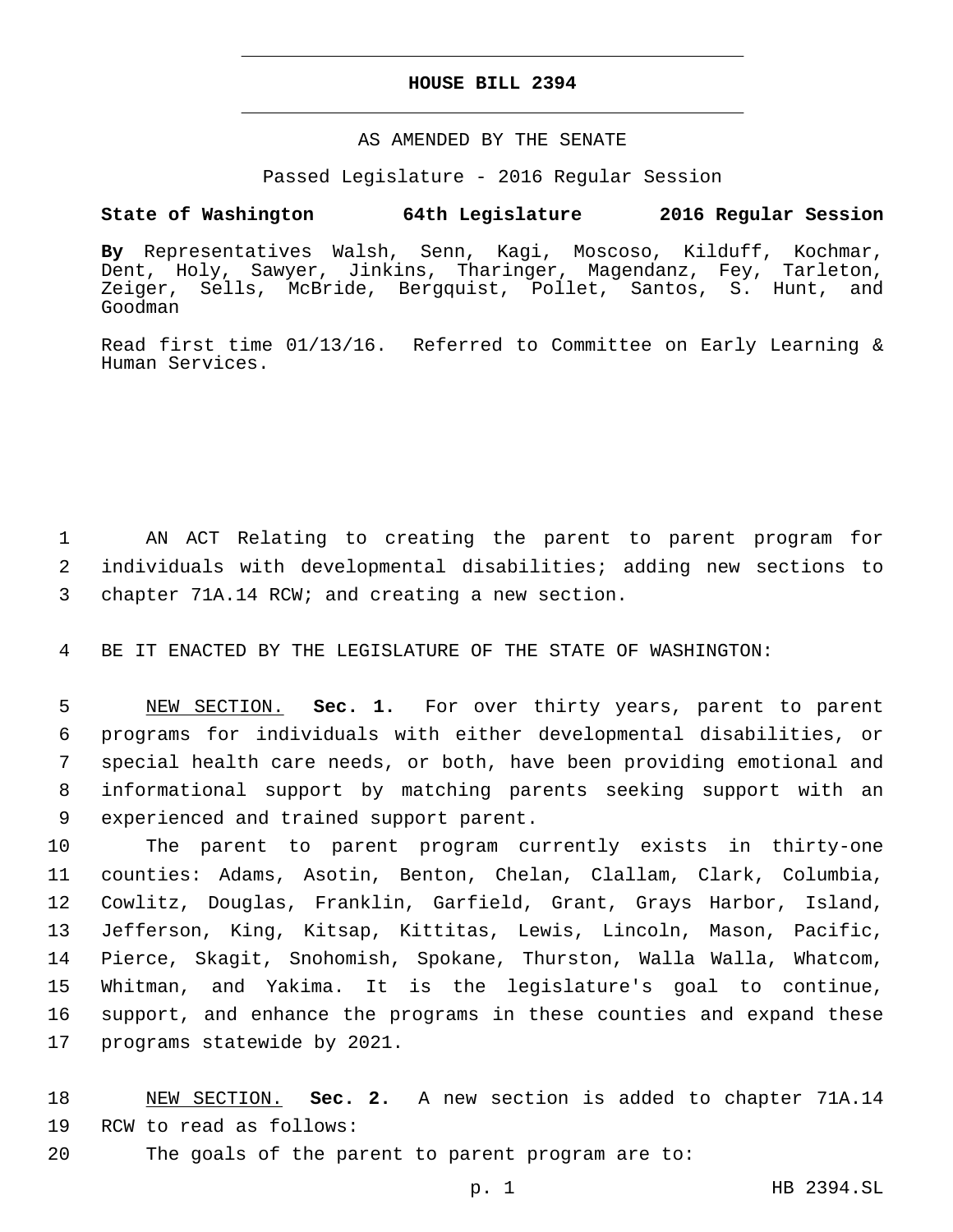(1) Provide early outreach, support, and education to parents who 2 have a child with special health care needs;

 (2) Match a trained volunteer support parent with a new parent who has a child with similar needs to the child of the support 5 parent; and

 (3) Provide parents with tools and resources to be successful as they learn to understand the support and advocacy needs of their 8 children.

 NEW SECTION. **Sec. 3.** A new section is added to chapter 71A.14 10 RCW to read as follows:

 Subject to the availability of funds appropriated for this specific purpose, activities of the parent to parent program may 13 include:

 (1) Outreach and support to newly identified parents of children 15 with special health care needs;

 (2) Trainings that educate parents in ways to support their child 17 and navigate the complex health, educational, and social systems;

 (3) Ongoing peer support from a trained volunteer support parent; 19 and

 (4) Regular communication with other local programs to ensure 21 consistent practices.

 NEW SECTION. **Sec. 4.** A new section is added to chapter 71A.14 23 RCW to read as follows:

 (1) Subject to the availability of funds appropriated for this specific purpose, the parent to parent program must be funded through the department and centrally administered through a pass-through to a Washington state lead organization that has extensive experience 28 supporting and training support parents.

 (2) Through the contract with the lead organization, each local program must be locally administered by an organization that shall 31 serve as the host organization.

(3) Parents shall serve as advisors to the host organizations.

 (4) A parent or grandparent of a child with developmental disabilities or special health care needs shall provide program 35 coordination and local program information.

 (5) The lead organization shall provide ongoing training to the host organizations and statewide program oversight and maintain 38 statewide program information.